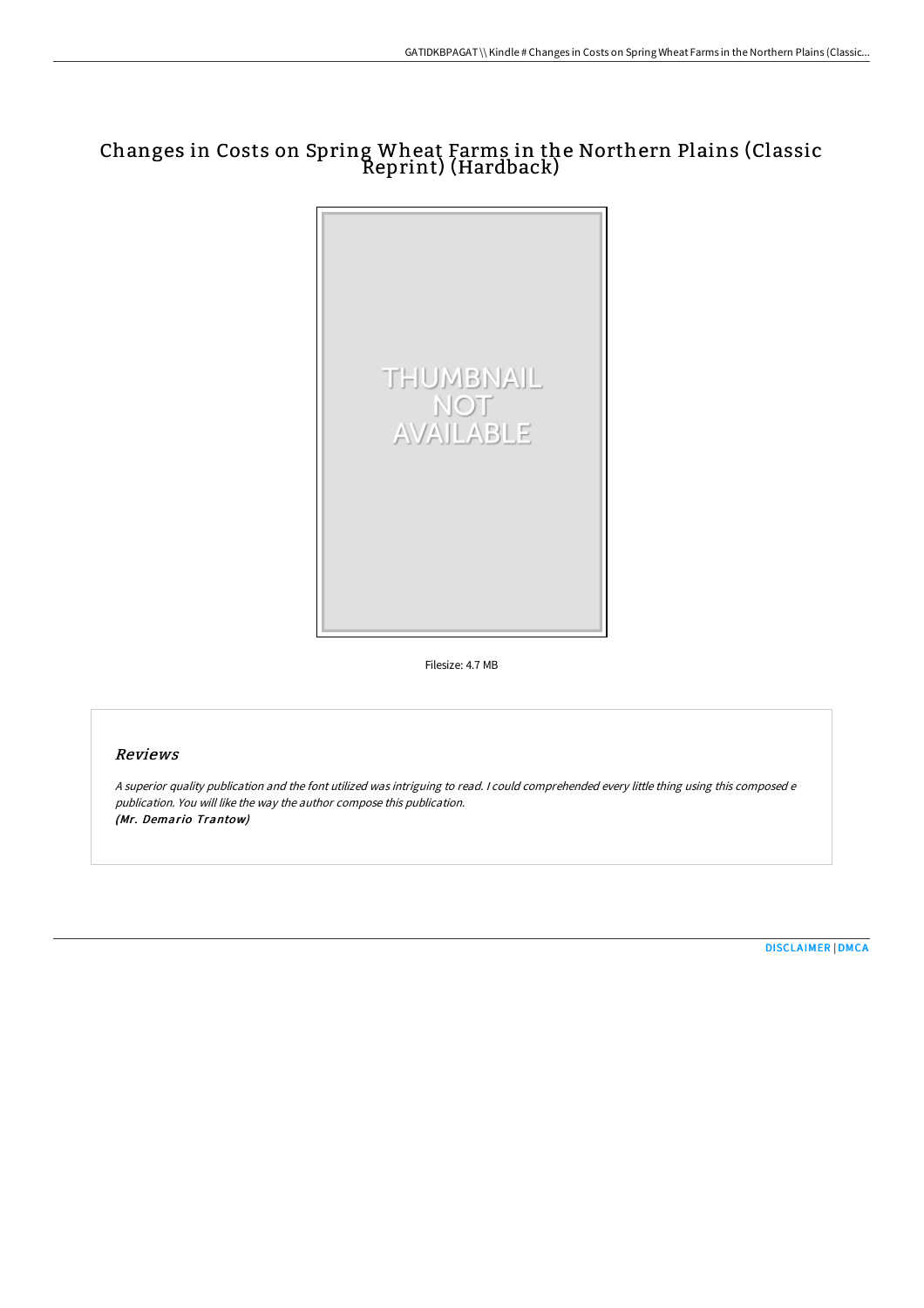## CHANGES IN COSTS ON SPRING WHEAT FARMS IN THE NORTHERN PLAINS (CLASSIC REPRINT) (HARDBACK)



Forgotten Books, 2017. Hardback. Condition: New. Language: English . This book usually ship within 10-15 business days and we will endeavor to dispatch orders quicker than this where possible. Brand New Book. Excerpt from Changes in Costs on Spring Wheat Farms in the Northern Plains It is sometimes difficult to distinguish between necessary and actual costs. Some cost items were incurred because farmers had adequate incomes and cost reduction was not as important as convenience, or some other con sideration. This report is based on actual costs as nearly as they could be determined. Several measures of costs were used. Among these are costs per unit of production on an average farm as a whole and costs per bushel of wheat. Both kinds of costs are measured in terms of combinations of prevailing and normal yields and prices. Costs of production on tenant-operated farms are compared with similar costs on owner-operated farms. Because operator and family labor and land normally are residual claimants to gross income, several levels of charges for these services have been used to reflect various assumptions regarding returns to them. Two groups of factors have had opposite effects on changes in costs on spring wheat farms since 1914-0. Continuously rising prices of goods and services used in production and the increasing proportion of these goods and services purchased from nonfarm sources have caused farm costs to rise at an accelerated rate. On the other hand, larger farms and increased efficiency in production through mechanization and other technological improvements have tended to hold down costs. The net effect has been an increase in costs per farm and in costs per unit of production. If allowance is made for the wide fluctuations in yields of crops caused by variations in weather, the increase in cost per unit of...

Read Changes in Costs on Spring Wheat Farms in the Northern Plains (Classic Reprint) [\(Hardback\)](http://techno-pub.tech/changes-in-costs-on-spring-wheat-farms-in-the-no.html) Online E Download PDF Changes in Costs on Spring Wheat Farms in the Northern Plains (Classic Reprint) [\(Hardback\)](http://techno-pub.tech/changes-in-costs-on-spring-wheat-farms-in-the-no.html)